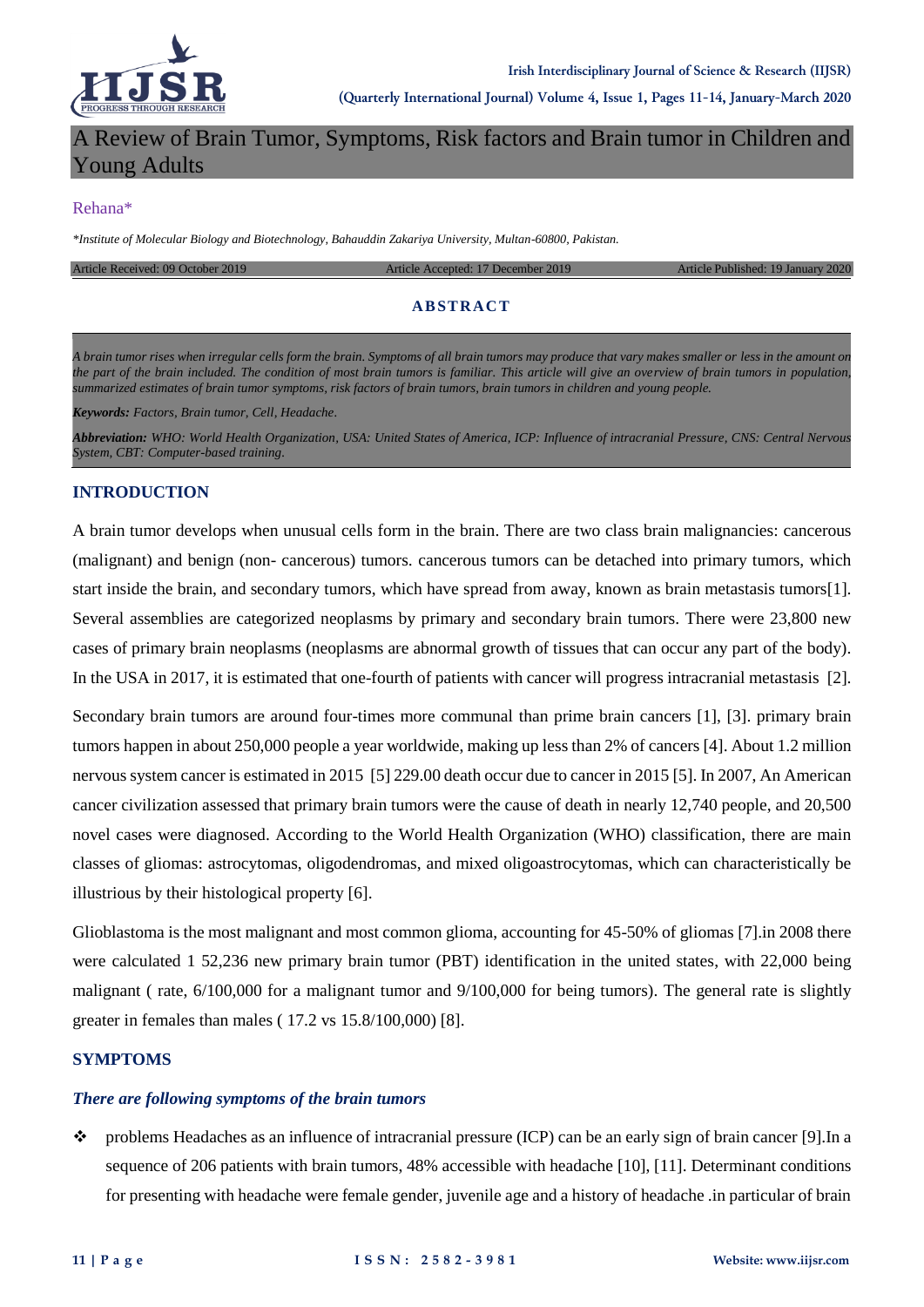

tumor patients with long-established primary headache disorderliness history, 64% handover with headache [12]. while several articles statement on particulars of headache as a sign of brain tumors [10], [13].

- Two most normally happen indication in primary and solid brain tumor patients are fatigue and sleep-wake disruption [6], [12], [14], [15]. sleep-wake disorders are well-defined as a perceived or actual change in sleep that consequences in reduced daytime functioning, unlike other cancers. Sleep-wake disturbances are usual and are roughly calculate in 10%-20% of general population(paper=9)r17,18)[6], [16], [17].
- Symptoms of brain tumors occur under five-year preschool child are involve as Eye movement disorder, Co-ordination/walking problems, Behavior change, Seizures, Abnormal head position such as the wry neck, head, head tilt or stiff neck.
- 5-1-year kids head tumors take place symptoms to persevere/regular headache, persistent /recurrent vomiting, balance/co-ordination /walking problems, abnormal eye actions unclear or double vision, behavior alteration, seizures.
- In young people, brain tumors symptoms are repeated headache, persistent/recurrent vomiting, walking, Abnormal eye movements, blurred or double vision, behavior change, seizures, slow growth problems [18]– [20].
- Melancholy symptoms among brain tumor patients have been reported by a distinct investigative clinical interview with alternate criteria and doorstep [21], [22]. Expected range of depression is 2.8% to 95% [6], [21].

## **RISK FACTORS**

Hereditary conditions such as Von Hippel-Lindau diseases, tuberous sclerosis, numerous endocrine neoplasias, and neurofibromatosis kind second transmit a high chance for the evolution of the brain tumors [1], [23], [24]. People with celiac disease have a slightly increased risk of developing brain tumors [25]. Environmental possibility factors for brain tumors inquire into epidemiological studies are ionizing radiation, mobile phone, Alcohol, chemical substances like hair dyes and pesticide, etc., "low-frequency" electromagnetic fields, Allergies[26]

## **BRAIN TUMORS OF CHILD**

Brain tumors are the second most common cancer in children, comprising 15-25% of all pediatric malignancies, and they are the most common solid tumors. In the UK, around 450 childhood CNS tumors, which are approximately totally primary, investigated year influence children up to 15 years of age. They are the most usual solid tumor of childhood, including for 27% of all malignancies. participation of the brain is a risk for 55% of childhood malignancy, with 30% considered for by severe leukemias [17] [19]. Grad 1 gliomas are rare and mostly limited to childhood.

Diffuse astrocytomas (WHO grade II) description for 5% of all tumors in children aged 0- 14 years, with a U.S. occurrence rate of "28/100,000" [27]. High dose radiation to the head and neck for the action of cancer or other condition is to identify the CBT risk factor [2]. A Danish study surveyed CBT associated with neonatal diagnostic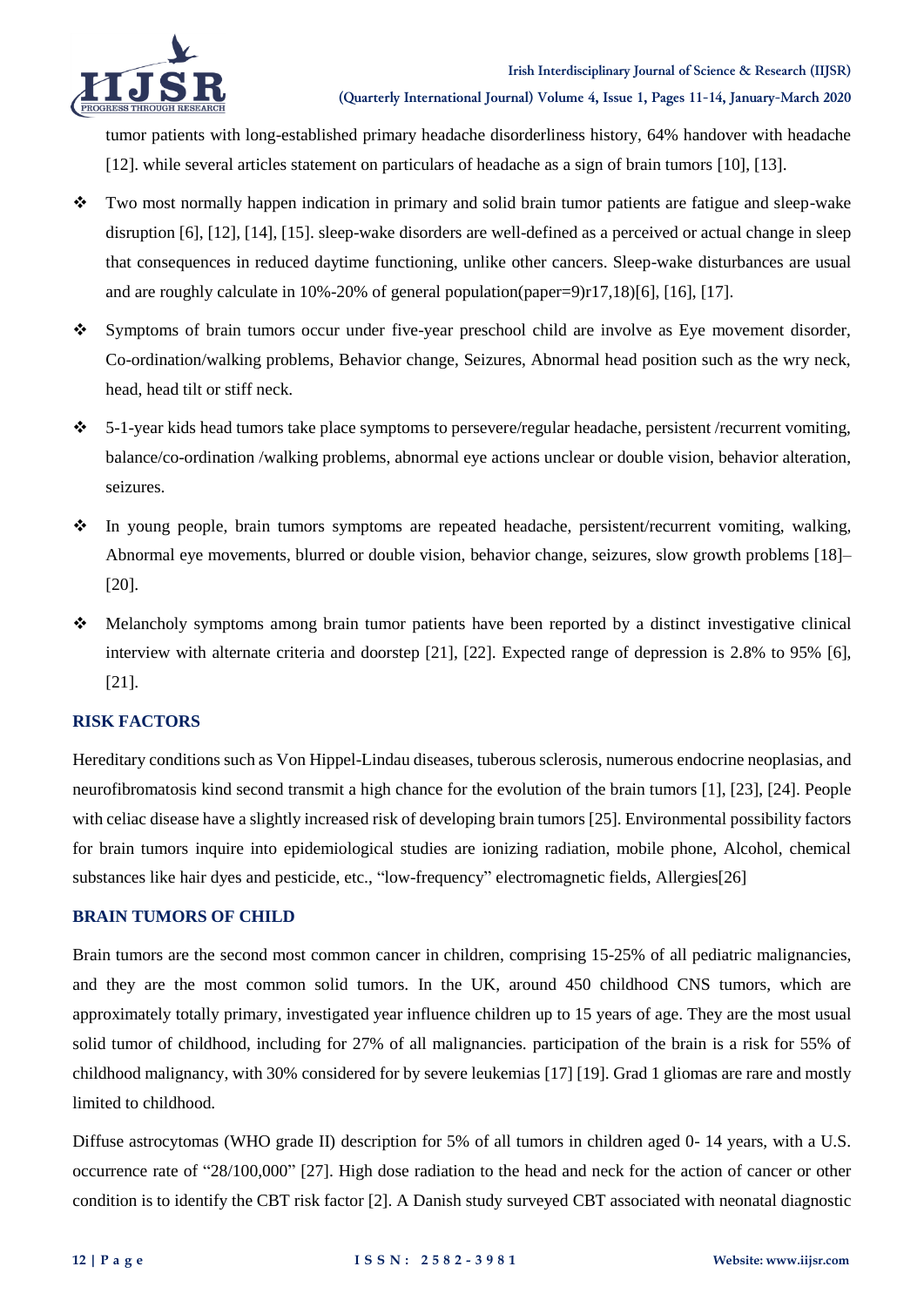

X-ray submission and remarked a 2-fold positive non-significant suggestion [28]. Alcohol exposure in utero is a known toxin to progress CNS. But, in concurrence with past studies [29], a current large case-control study did not support maternal consumption as a risk factor for contribution CBTs[29] [29]. At the end of 2013, it was approximated that there were extra than 420000 childhood cancer survivors in the united state. childhood brain tumors stayers, henceforth mention to as survivors, representing 15.6% of all childhood cancer survivors [21].

## **BRAIN TUMORS IN YOUNG**

Malignant tumors of the brain are a rare occurrence accounting for approximately 2% of all cancer in adults. Grad 2 gliomas (with subtypes astrocytoma and oligodendrogliomas) happen in all ages with a peak in young adults [6]. 13% of brain tumors all primary brain cancer present in persons younger than 20 years. [8], [30].In Finland, the antidepressant use in age groups 16 to 20 years has nearly tripled, to 6% and 3% from 1997 to 2007 [31]. In alternative Finnish study on the occurrence of depressive and anxiety signs in young adults, it was discovered that depressive disorders were the maximum usual mental disorder ( 6.5%), and they were more common in women ( 8.3% vs.4.6%)[32]. more exactly, symptoms influence poor movement, poor physical functioning, reduced bone mineral density, hearing and vision issues, and fitness levels [33].

### **CONCLUSION**

The occurrence of new brain tumors 6.4 per 100,000 peoples per year with total five-year survival rate of 33.4%.there is an approximate 0.6% era risk of being analyzed with brain or other nervous system cancer[34].in childhood a different profile of tumor types is present and survival has improved over recent years and is higher than in adults.

#### **REFERENCES**

[1] R. T. Merrell, "Brain Tumors," YMDA, vol. 58, no. 12, pp. 678–689, 2013.

[2] B. D. Fox, V. J. Cheung, A. J. Patel, D. Suki, and G. Rao, "Epidemiology of Metastatic Brain Tu m or s," Neurosurg. Clin. NA, vol. 22, no. 1, pp. 1–6, 2011.

[3] B. Connectivity, "Functional connectivity in adult brain tumor patients : A systematic review," no. 404, pp. 1– 60, 2018.

[4] S. Mcguire, "World Cancer Report 2014 . Geneva , Switzerland : World Health Organization , International Agency for Research on Cancer , WHO Press , 2015," pp. 418–419, 2015.

[5] D. Collaborators, "Global , regional , and national life expectancy , all-cause mortality , and cause-specifi c mortality for 249 causes of death , 1980 – 2015 : a systematic analysis for the Global Burden of Disease Study 2015," pp. 1980–2015, 2016.

[6] N. A. Access et al., "Neuro-Oncology," no. May, pp. 1–13, 2016.

[7] K. Song, "Advance Care Planning in Patients with Primary Malignant Brain Tumors : A Systematic Review," vol. 6, no. October, 2016.

[8] I. Review, "Brain Tumor Rehabilitation," vol. 90, no. 5, pp. 50–62, 2011.

[9] K. Kahn and A. Finkel, "It IS a Tumor- Current Review of Headache and Brain Tumor," 2014.

[10] T. Kurth, J. E. Buring, and P. M. Rist, "Headache , migraine and risk of brain tumors in women : prospective cohort study," 2015.

[11] L. Valentinis et al., "Headache attributed to intracranial tumours : a prospective cohort study," no. January 2007, 2009.